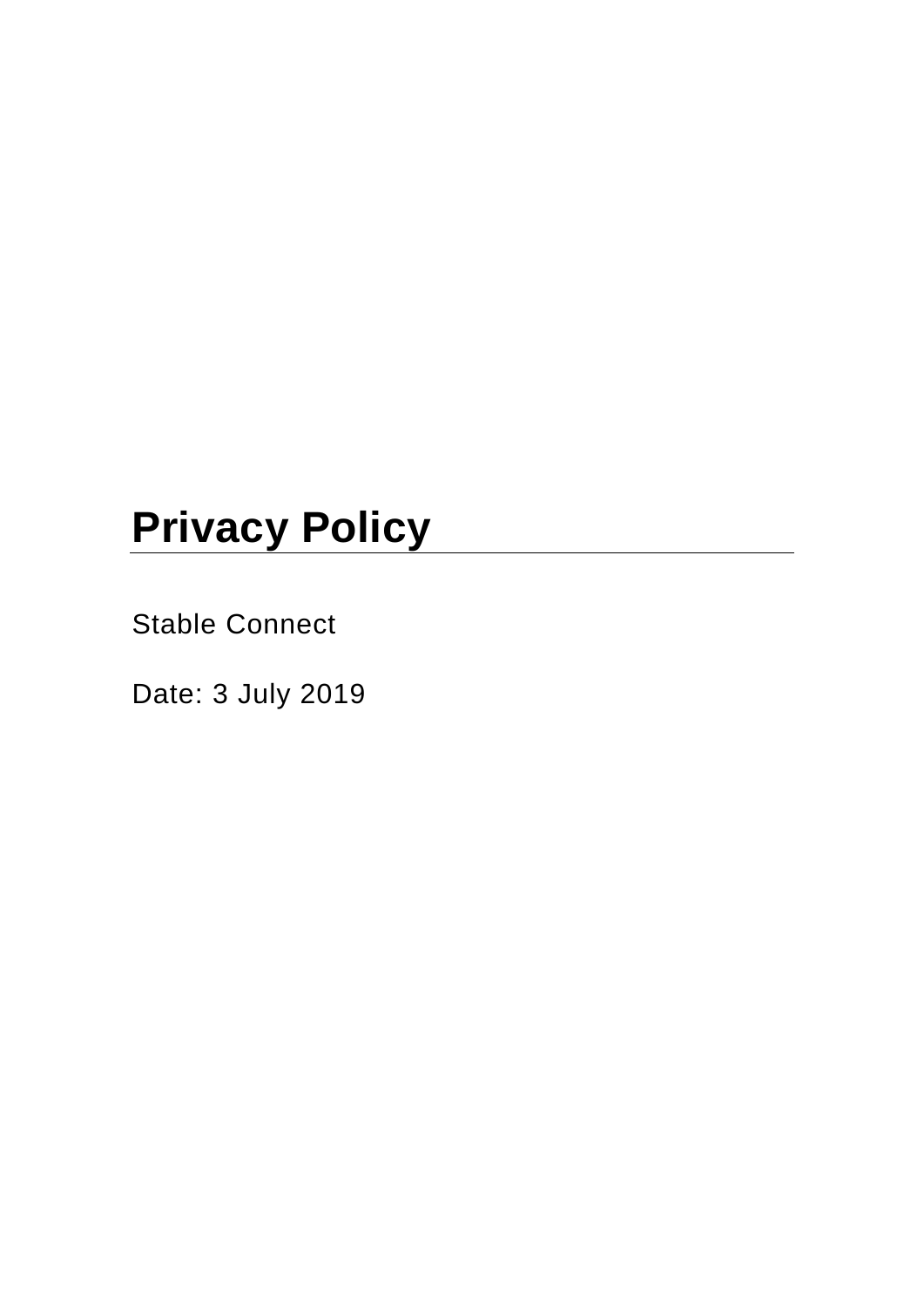## **1 Overview**

This document outlines Stable Connect's policy on handling the personal information we collect about individuals including clients and potential clients.

This Privacy Policy does not apply to personal information collected by Stable Connect that is exempted under the Privacy Act, for example employee records.

"Stable', 'we' 'us' or 'our' refers to the Stable Connect . We provide managed investment scheme management, promotion of syndicated investment, general advice and other products and services. This privacy policy (Privacy Policy) sets out how we are committed to protecting your privacy and how we collect, store, use, protect and share your personal information in accordance with Australian Privacy laws.

A copy of this Privacy Policy is available on our website [www.stableconnect.com.au,](http://www.stableconnect.com.au/) or you can request a copy by contacting our Privacy Officer at the end of this policy.

## **2 Why we collect personal information**

Our principal purpose in collecting, using and storing your personal information is so that we can effectively meet our client's needs in the provision of financial and legal services and products. In this policy, personal information is any information that could identify you or be used to establish your identity.

Stable Connect collects, holds and uses personal information for a number of purposes including:

- (a) provide the services requested by you;
- (b) to verify your identity;
- (c) research, develop and improve our services;
- (d) to conduct surveys to determine use and satisfaction with our services;
- (e) to perform internal statistical analysis in relation to our database and website;
- (f) to meet any regulatory obligations;
- (g) obtain goods and services;
- (h) verify information for accuracy or completeness (including by way of verification with third parties);
- (i) combine or aggregate your personal information with information we collect from third parties and use it for the purposes set out this Privacy Policy;
- (j) contact you at your contact details we have collected, by way of voice call, post, text message or email to keep your contact details up to date;
- (k) aggregate and/or make anonymous your personal information, so that it cannot be used, whether in combination with other information or otherwise, to identify you;
- (l) collect fees, resolve disputes and to identify, test and resolve problems;
- (m) supply you with generalised, targeted or personalised marketing, advertising and promotional notices, offers and communications based on your preferences, and measure and improve our marketing, advertising and promotions based on your preferences; or
- (n) recruit employees, staff and contractors.

### **3 Personal information we collect**

The type of personal information we collect depends on the type of dealings we have with you. You may be a client or an employee of a client of our business, have made enquiry with us or provided us with feedback from an enquiry we have made of you, applied for a job with us or supply goods and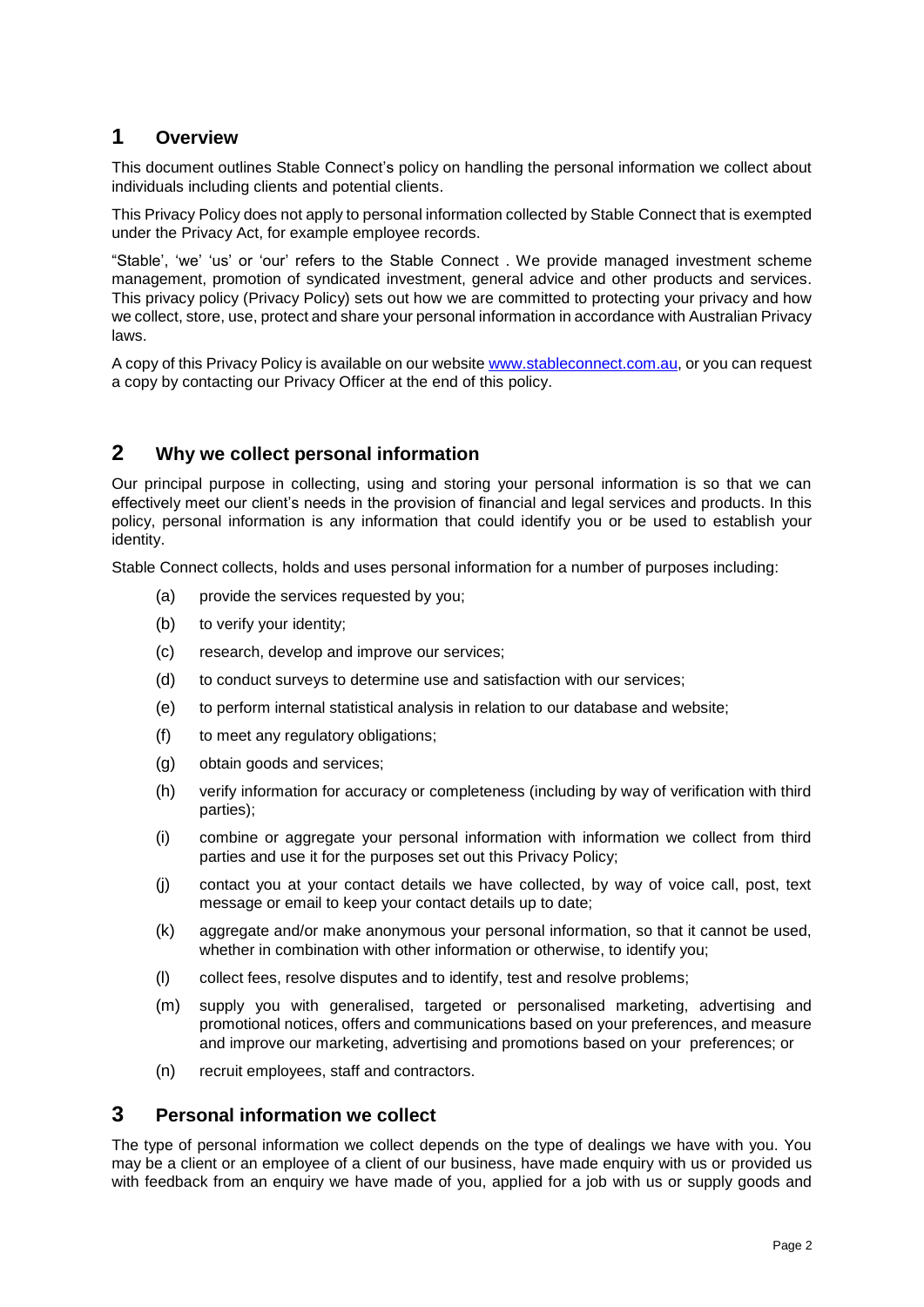services to us. If it is relevant to the services we provide to you we may collect the following personal information:

- (a) your name, date and place of birth, user ID's and passwords, phone number, mobile telephone number, email address, physical address and other contact information;
- (b) financial information such as credit card or bank account numbers;
- (c) records and content of communications with us or any other person including when using Website communication tools;
- (d) personal information based on your activities on the Website;
- (e) personal information you provide to us through correspondence, applications, agreements, or shared by you from other social applications, services or websites;
- (f) to the extent permitted by law, other personal information provided by or obtained from third parties (such as a credit bureau) including navigation and demographic data and credit check information, public registers including Australian Securities & Investments Commission (ASIC), Racing Information Services Australia (RISA) and the Australian Stud Book (ASB); and
- (g) personal information from your interaction with the Website and its content and advertising, including device identifiers, device type, geo-location information, connection information, statistics on page views, traffic to and from the Website, mobile network information, time, date, referring URL, the type of operating system and browser, ad data, IP address and standard web log data.

When you visit our website, some of the information that is collected about your visit is not personal information, as it does not reveal your identity.

We may ask for a range of personal information to assist us in providing you with the services you require. Information we request could include (but is not limited to) name, address, date of birth, contact details, income, assets and liabilities, tax and financial statements, employment details, domicile and citizen status.

# **4 Collection**

We collect personal information in a number of ways, including:

- (a) when you provide information directly to us in person, by phone or in writing (whether electronic, via our communication tools or otherwise);
- (b) when you visit and/or use the Website, in which case, we record information sent to us by your computer, mobile device or other access device; and
- (c) from third parties such as our related entities, service providers to us, operators of linked websites, and enquiries on the Website.

#### **4.2 Direct marketing**

We may use your personal information to send you information about our services as well as invitations to functions and relevant events where we have your express or implied consent, or where we are otherwise permitted by law so to do.

#### <span id="page-2-0"></span>**4.3 Opting out**

You may withdraw your consent to us collecting, storing, using and disclosing your personal information in accordance with this Privacy Policy and/or you may opt out of receiving our marketing, advertising and promotional notices, offers and communications by:

- communicating this to us in writing to our Privacy Officer as set out in clause 12; or
- using the unsubscribe facility that we may include in our commercial electronic message (such as emails and SMSs) to opt out of receiving those messages.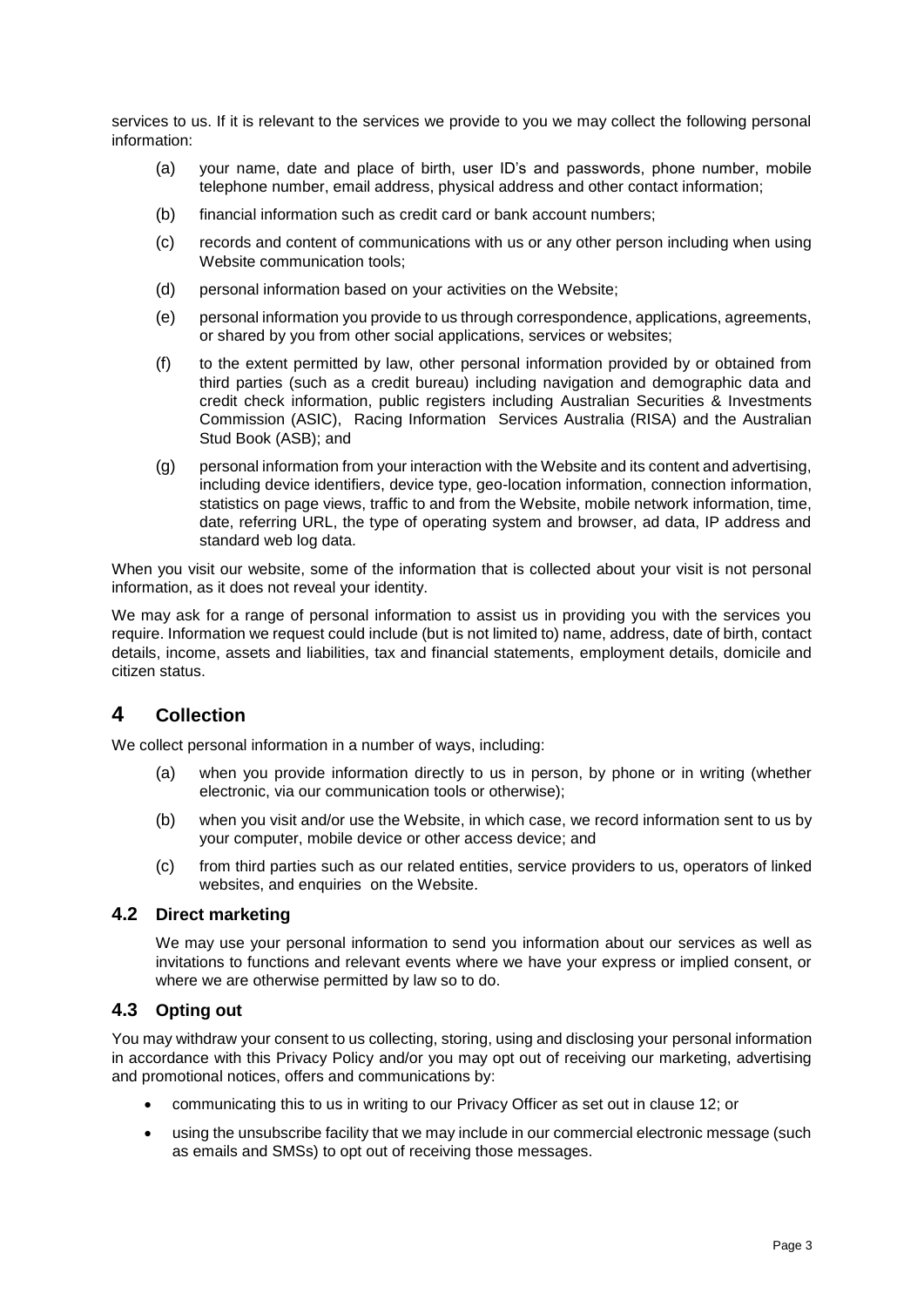#### **4.4 Disclosure to third parties**

Notwithstanding section 4.3 [above,](#page-2-0) you agree that we may disclose your personal information to:

- (a) enforce our Terms of Service, this Privacy Policy and other policies;
- (b) comply with any applicable law, request by a governmental agency or regulatory authority or legally binding court order;
- (c) protect a person's rights, property or safety;
- (d) our directors, staff, contractors, professional advisers and related entities;
- (e) outsourced service providers who assist us to provide its services such as information technology providers and marketing advisers (including in relation to fee collection, fraud investigations and Website operations);
- (f) third parties to whom you expressly ask us to send, or consent to us sending, your personal information;
- (g) credit agencies (including regarding missed and late payments or other defaults or breaches on your account); or
- (h) such entities that we propose to merge with or be acquired by and in such case, we will require that the new entity following the merger or acquisition adhere to this Privacy Policy.

## **5 Cross border disclosure of personal information**

We may disclose your personal information to third party suppliers and service providers located overseas for the purposes listed above.

This does not diminish your rights and we will take all reasonable steps necessary to ensure transferred information is kept secret as required by applicable data laws. By submitting your personal information to us you agree that you do not object to such transfer, processing or storage.

# **6 Use of Cookies**

- (a) We (or a third party providing services to us) may use cookies, pixel tags, "flash cookies", or other local storage provided by your browser or associated applications (each a Cookie and together Cookies). A Cookie is a small file that stays on your computer or device until, depending on whether it is a sessional or persistent cookie, you turn your computer or device off or it expires (typically between 7 and 30 days depending on user settings).
- (b) Cookies may be used to provide you with our range of services including to identify you as a user or member of the Website, remember your preferences, customise and measure the effectiveness of the Website and our promotions, advertising and marketing, analyse your usage of the Website, and for security purposes.
- (c) Cookies may collect and store your personal information. This Privacy Policy applies to personal information collected via cookies. You may adjust your internet browser to disable cookies. If Cookies are disabled, We may not be able to provide you with the full range of our services.
- (d) You also may encounter Cookies used by third parties and placed on certain pages of the Website that we do not control and have not authorised (such as webpages created by another user). We are not responsible nor liable for the use of such Cookies.

# **7 Security**

- (a) We hold personal information in a number of ways, including in hard copy documents, electronic databases, email contact lists, and in paper files held in drawers and cabinets.
- (b) We take all reasonable steps to ensure that the personal information that we collect, use and disclose is accurate, up to date and complete and relevant and we destroy or de-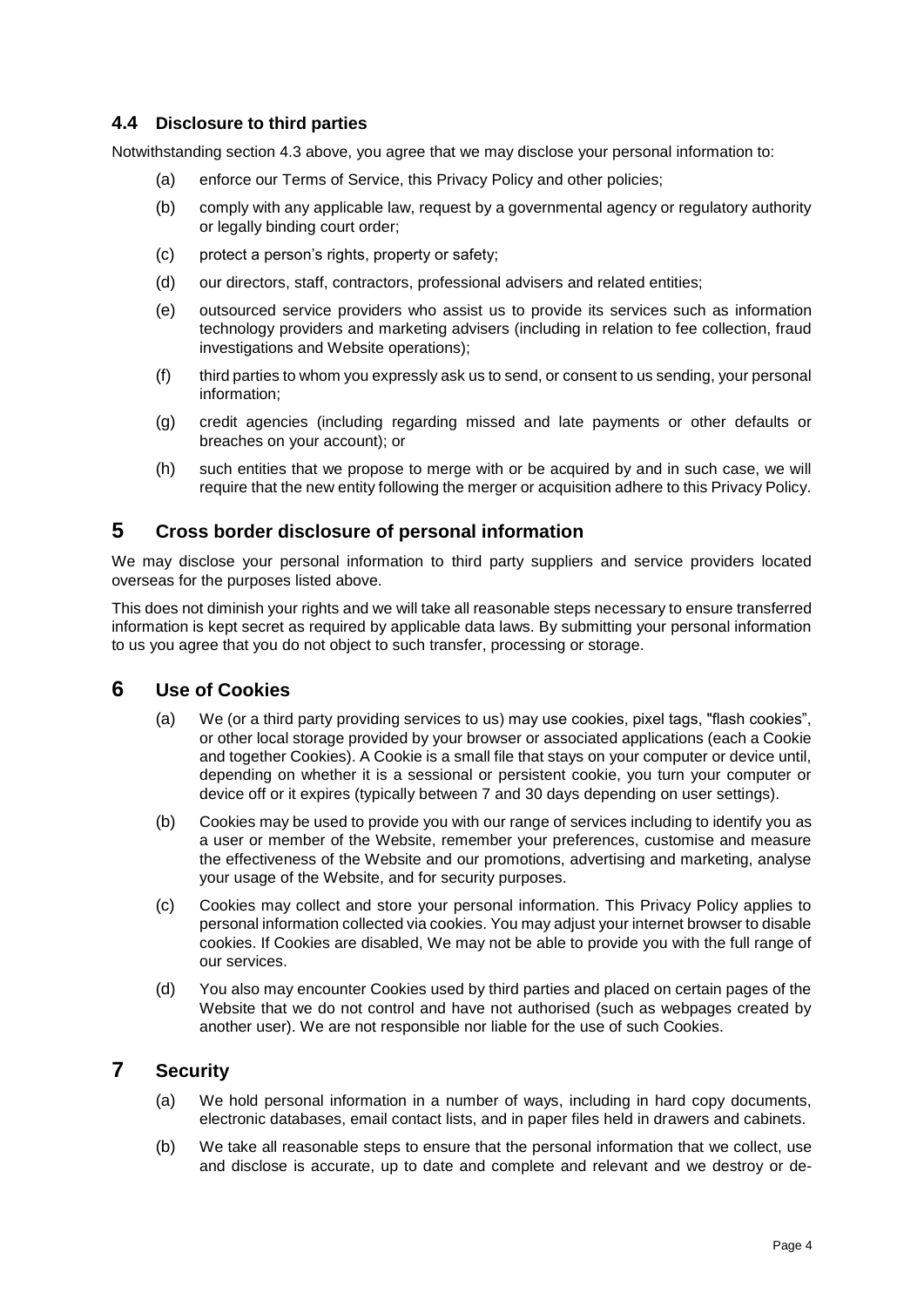identify personal information that is no longer needed for any purpose that is permitted under Australian laws.

- (c) We take all reasonable steps to ensure your personal information is secure from misuse, loss and from unauthorised access, modification or disclosure by implementing a variety of measures which includes website protection software, security restrictions on access to our computer systems, personnel security staff training and workplace policies.
- (d) Where we process payments using online technologies all transactions will be processed by us meeting industry security standards to ensure payment details are protected.
- (e) As our website is linked to the internet, and the internet is inherently insecure, and whilst We strive to protect the personal information and privacy of users of our website, We cannot guarantee the security of any information that you may disclose to Us and you disclose such information at your own risk. You may disclose your personal information to Us over the telephone or by post if you are concerned.
- (f) Our website may contain links to other websites operated by third parties. We make no representations or warranties in relation to the privacy practises of any third party website and We are not responsible for the privacy policies or content of any third party website. Third party websites should have in place their own privacy and security policies which you should make enquiry of and read before supplying them with any personal information.

#### **8 Accessing and amending your personal information**

- (a) You may request access to any personal information that we hold by contacting our Privacy Officer (see below). Where we hold information that you are entitled to access, we will try to provide you with suitable means of accessing it (for example by providing you photocopies or emailing it to you) provided it is reasonable and practicable for us to do so. We may charge a fee to cover our reasonable costs to do but we will not charge you for simply making a request or making any corrections to your personal information.
- (b) If you believe that any personal information we hold about you is incorrect, incomplete or inaccurate, then you may request we correct it. Should our website or other internet services provide you with a secured access it is important that you protect your password by using unique letters, numbers and special characters and by not sharing your password with any third party. If you disclose or lose control of your password or your personal information to a third party, you may be responsible for all actions taken in the name of your account or with this information including legally binding actions taken on your behalf. If you suspect that your password or account has been comprised, you must immediately notify us and change your password.

#### **9 Complaints**

- (a) If you have a complaint to Stable Connect about our handling of your personal information , please contact us using the contact information below and provide details of the incident or the situation that has arisen for you to have formed your belief of a possible breach so that we can investigate it. We will treat your complaint confidentially whilst we investigate it with the aim to have it resolved in a timely manner and where the Act requires within the time period stated.
- (b) Our investigation may require gathering relevant facts, locating and review relevant documents and speaking to relevant individuals.
- (c) If you are not satisfied with the outcome of your complaint, you can refer your complaint to the Office of the Australian Information Commissioner – call 1300 363 992 or find them online at oaic.gov.au.